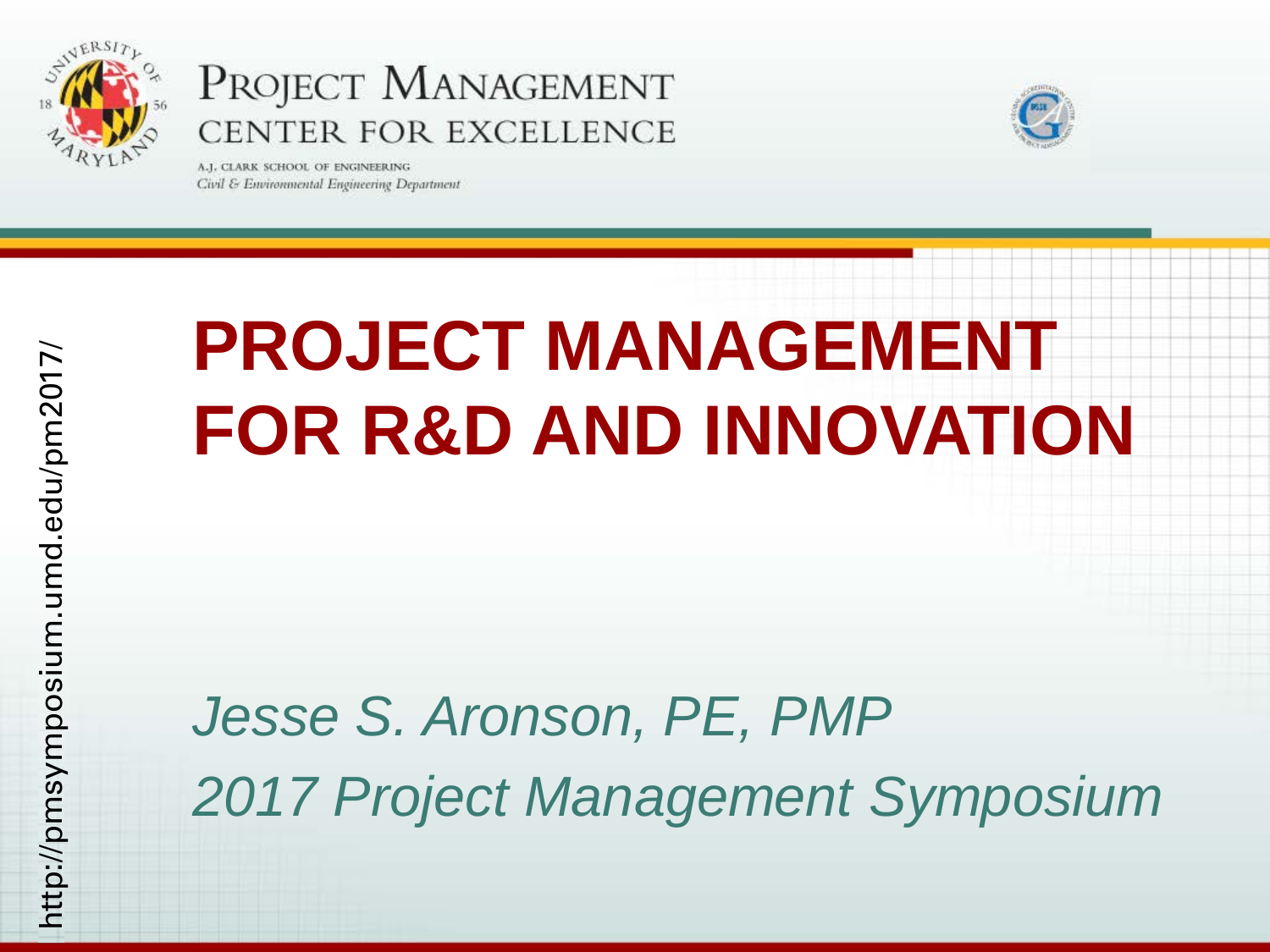

PROJECT MANAGEMENT CENTER FOR EXCELLENCE A.I. CLARK SCHOOL OF ENGINEERING

Civil & Environmental Engineering Department

Project Management for R&D and Innovation UMD Project Management Symposium May 4-5, 2017 Slide 2

## Challenges in a Research and Development (R&D) Project

- R&D has high uncertainty both in outcomes and methods
- PMI: A project is "a temporary endeavor undertaken to create a unique product, service or result"  $*$

… and we may have to invent the method as we go along … and the scope and outcome may be poorly understood … and we may be successful even if we don't achieve the outcome, or fail even if we do

<sup>\*</sup>Project Management Institute. (2013). A guide to the project management body of knowledge (PMBOK guide). Fifth Edition. Newtown Square, Pa.: Project Management Institute, Inc.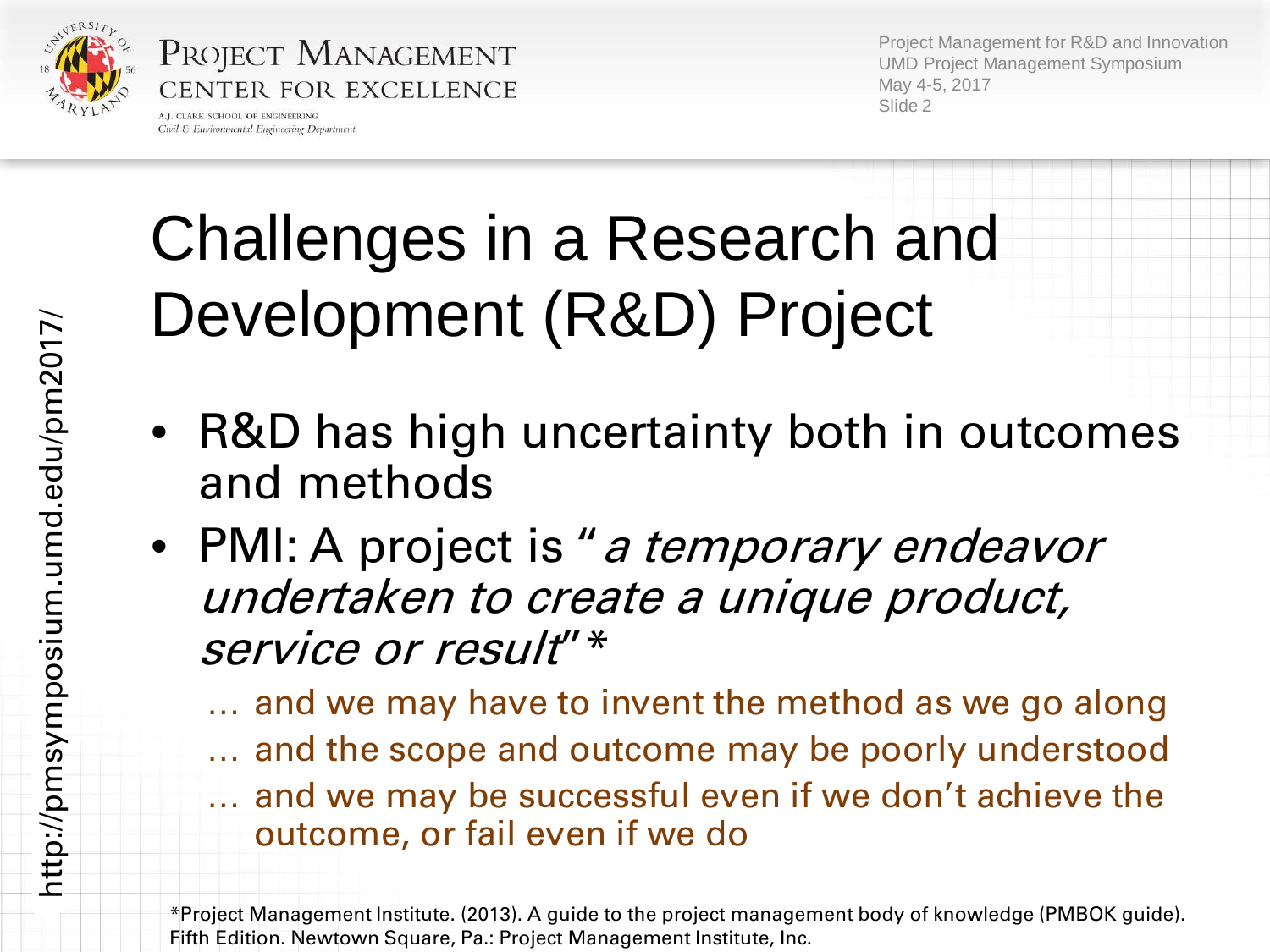

A.J. CLARK SCHOOL OF ENGINEERING Civil & Environmental Engineering Department

Project Management for R&D and Innovation UMD Project Management Symposium May 4-5, 2017 Slide 3

# Categories of R&D

| <b>Category</b>                                                      | <b>Description</b>                                                                                                                                                                                       |
|----------------------------------------------------------------------|----------------------------------------------------------------------------------------------------------------------------------------------------------------------------------------------------------|
| <b>Basic Research</b>                                                | Systematic study directed toward greater<br>knowledge or understanding of the fundamental aspects of<br>phenomena and of observable facts.                                                               |
| <b>Applied Research</b>                                              | Translates basic research into solutions. Systematic study to<br>gain knowledge or understanding necessary to determine the<br>means by which a recognized and specific need may be met.                 |
| <b>Advanced</b><br><b>Technology</b><br><b>Development</b>           | Focused on development and integration of hardware for field<br>experiments and tests with a goal of providing proof of<br>technological feasibility and assessment of operability and<br>producibility. |
| <b>Demonstration/</b><br><b>Validation</b>                           | Includes all efforts necessary to evaluate integrated<br>technologies in a realistic operating environment to assess<br>performance and cost impact of the technology.                                   |
| <b>Engineering and</b><br><b>Manufacturing</b><br><b>Development</b> | Translates integrated technologies into product designs<br>through engineering and manufacturing development.                                                                                            |

Adapted from Wingate, L. M. (2015). Project management for research and development: Guiding innovation for positive R&D outcomes. Boca Raton, FL: CRC Press.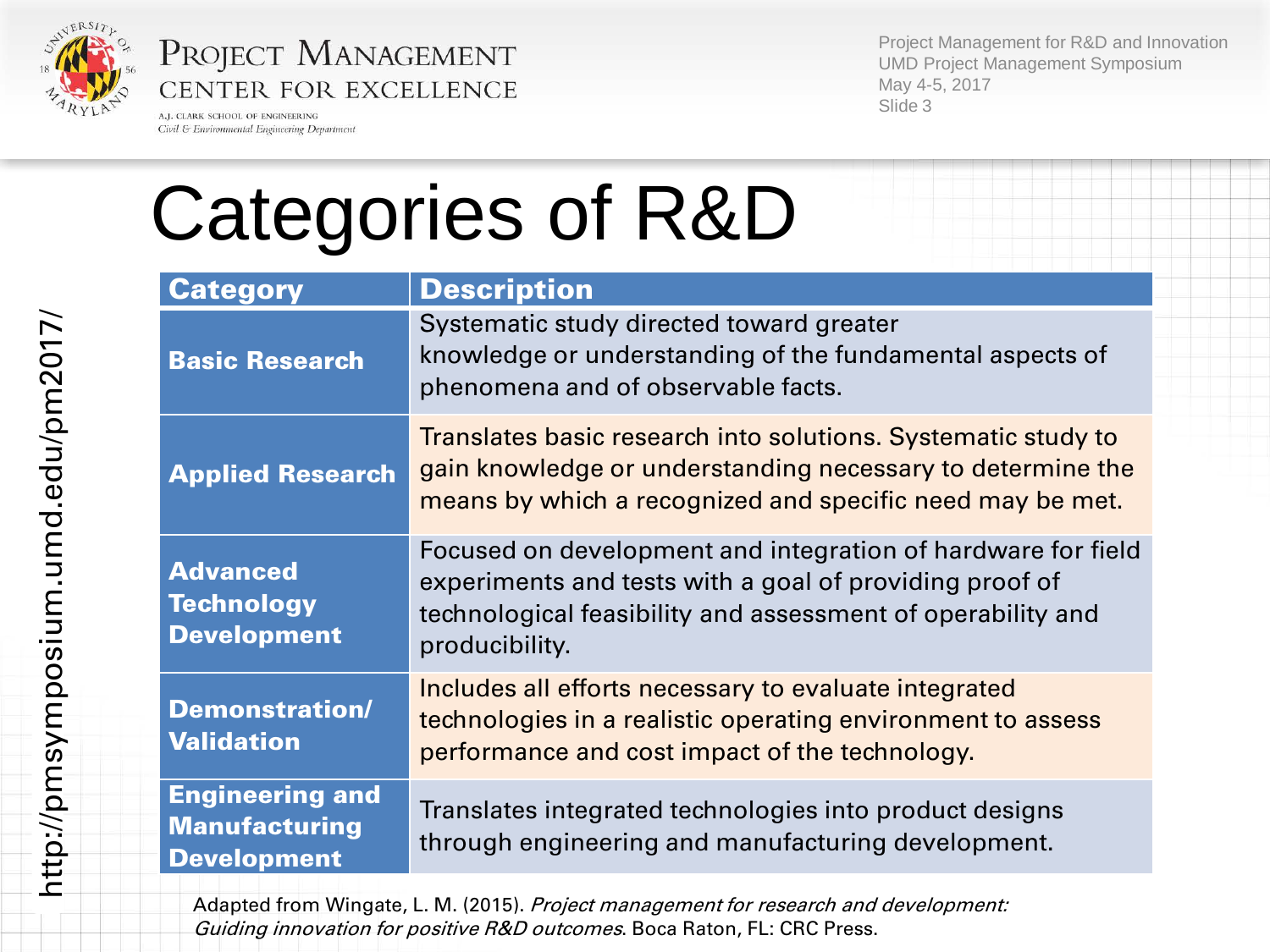

A.I. CLARK SCHOOL OF ENGINEERING Civil & Environmental Engineering Department

Project Management for R&D and Innovation UMD Project Management Symposium May 4-5, 2017 Slide 4

# Distinctive Characteristics of R&D Projects

- Uncertainty/Risk
- Instability/Change
- People
- Dual Control
- Transition and relationship to the enterprise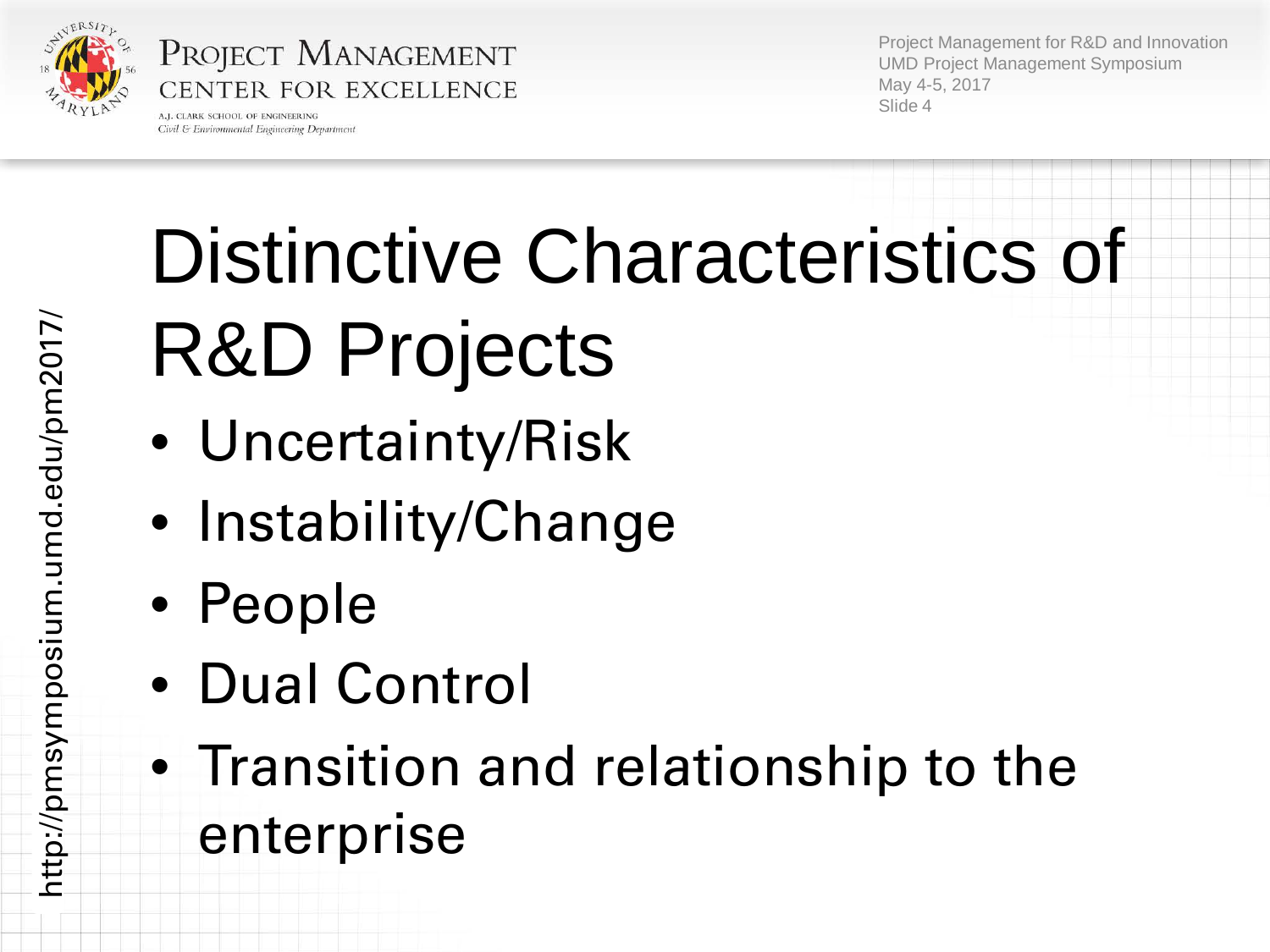

PROJECT MANAGEMENT CENTER FOR EXCELLENCE A.J. CLARK SCHOOL OF ENGINEERING

Civil & Environmental Engineering Department

Project Management for R&D and Innovation UMD Project Management Symposium May 4-5, 2017 Slide 5

## R&D Management Techniques (Slide 1 of 3)

- #1: Even if you don't know how you're going to get there, define "there"
	- Align the team
- #2: Plan your route like an explorer
	- Trajectory towards the goal
	- Decompose the work and identify the complexity and unknown
	- Recognize that you may never get to the goal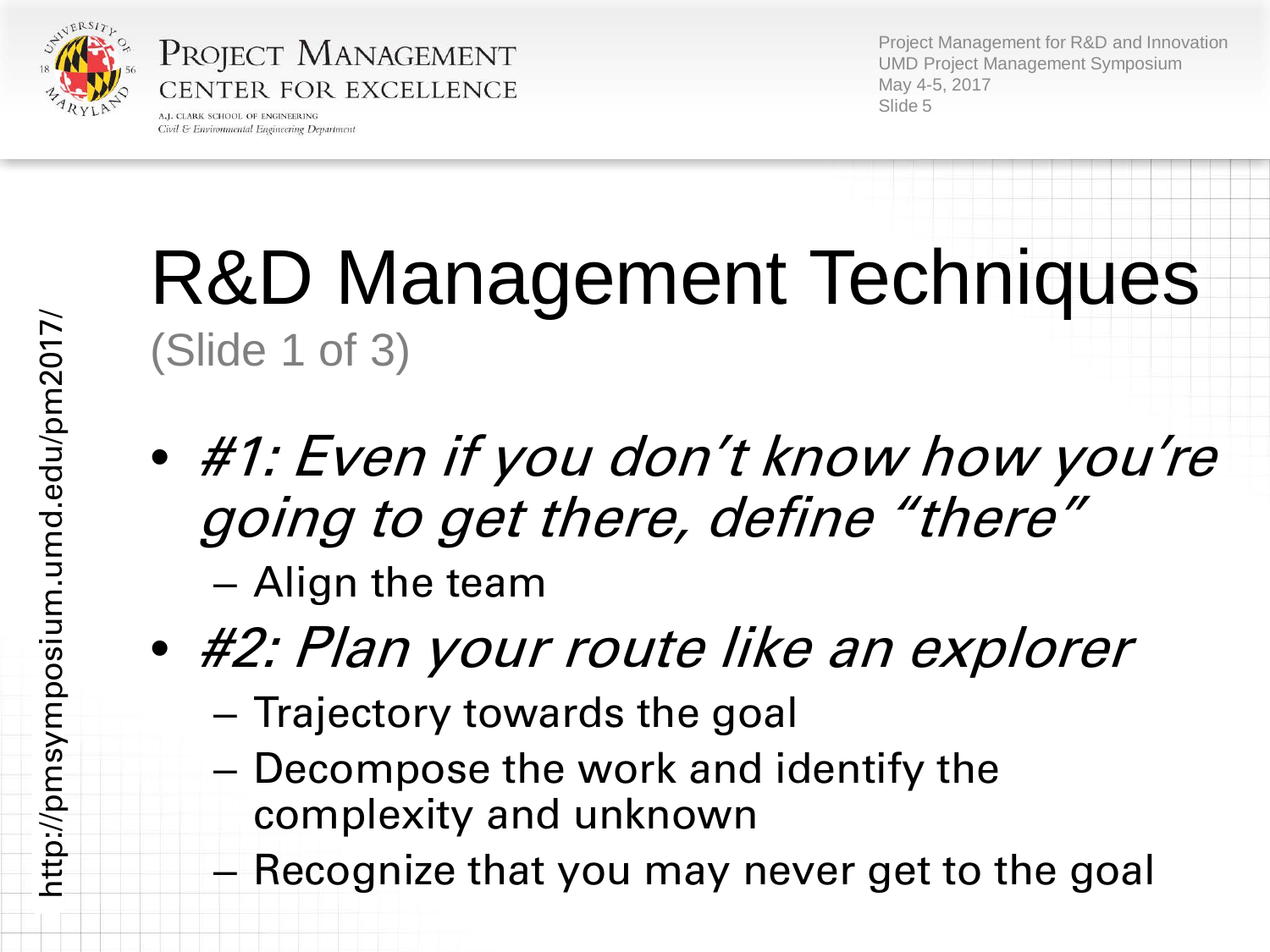

PROJECT MANAGEMENT CENTER FOR EXCELLENCE A.I. CLARK SCHOOL OF ENGINEERING

Civil & Environmental Engineering Department

Project Management for R&D and Innovation UMD Project Management Symposium May 4-5, 2017 Slide 6

## R&D Management Techniques (Slide 2 of 3)

#### • #3: Measure the unmeasurable

- Direct and indirect metrics
- Aggregate across efforts as appropriate
- Take an enterprise view

### • #4: Plan for risks and reflection

- Identify natural points for reflection and reassessment and plan time for these efforts
- Expect that major shifts may occur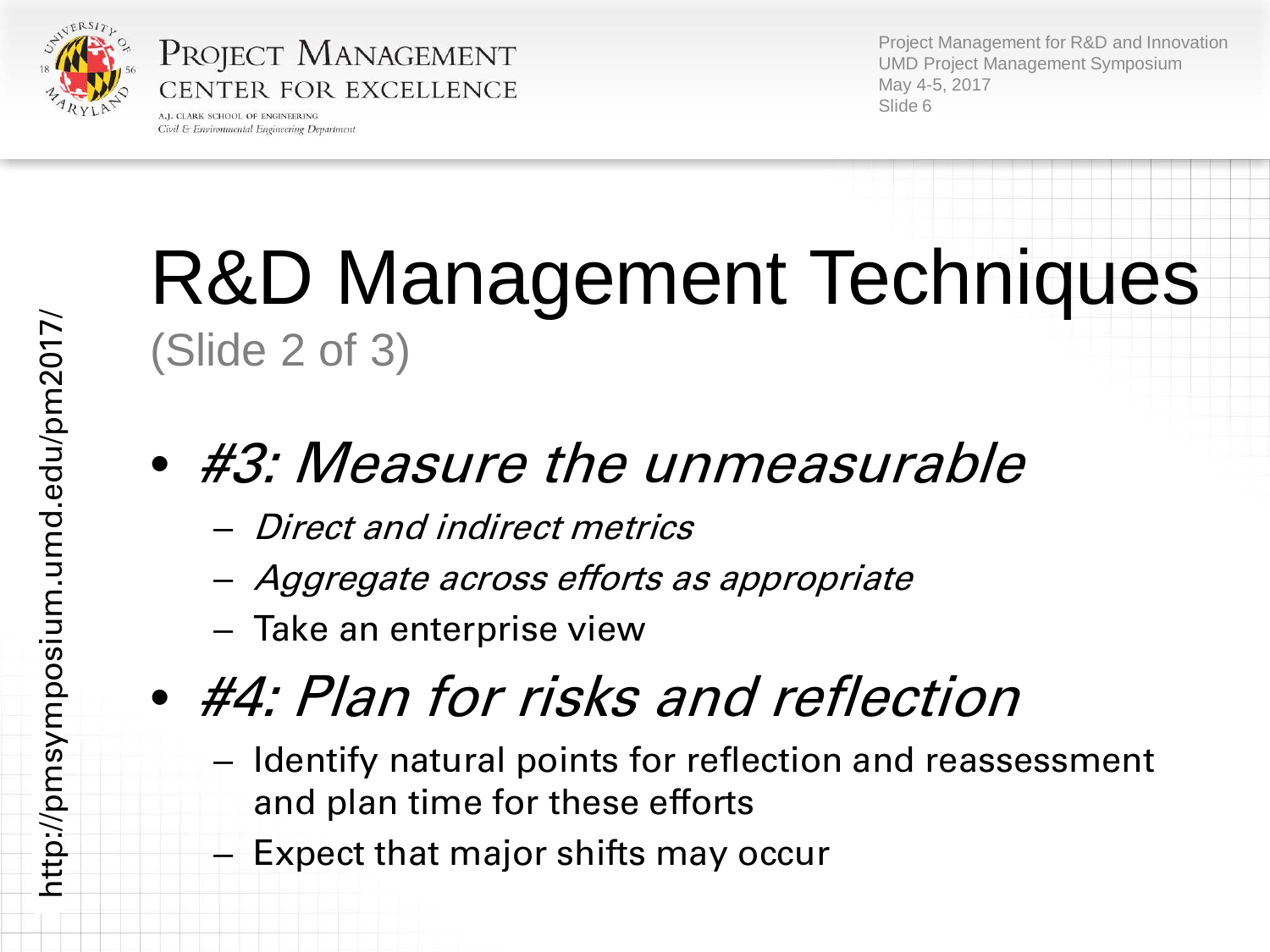

PROJECT MANAGEMENT CENTER FOR EXCELLENCE A.I. CLARK SCHOOL OF ENGINEERING

Civil & Environmental Engineering Department

Project Management for R&D and Innovation UMD Project Management Symposium May 4-5, 2017 Slide 7

## R&D Management Techniques (Slide 3 of 3)

- #5 Know when good ideas are bad – Control "bright ideas": tangential work, cycling and drift
- #6: Consider the people
	- Allow slack time, bootlegging (within limits)
	- Risky breakthroughs vs. gold-plating
- #7: Invite review
	- Fresh perspective at reflection points
	- Builds buy-in from stakeholders, transition paths